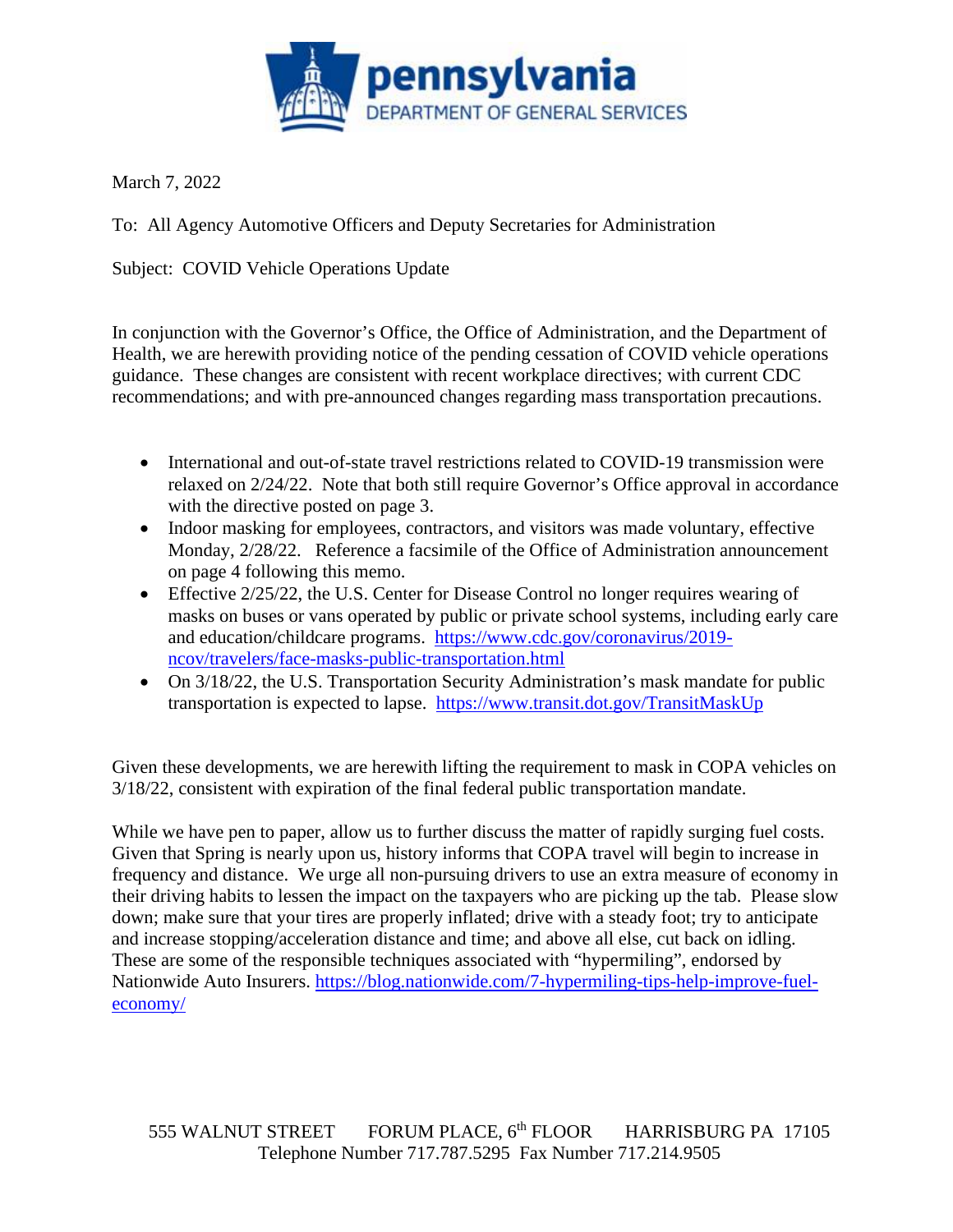Thank you all for your adherence to our guidance these last two years and thereby protecting yourselves, your passengers, and the public that you might have come in contact with during the course of travel in the service of the Commonwealth. We look forward to your continued support and assistance in maintaining our reputation as safe and efficient travelling public servants.

Best regards,

Ken

**Kenneth J. Hess |** Deputy Secretary for Procurement Department of General Services 555 Walnut Street, 6th Floor, Forum Place| Harrisburg, PA 17101 Phone: 717.787.5295 | Fax: 717.214.9505 [www.dgs.pa.gov](http://www.dgs.pa.gov/)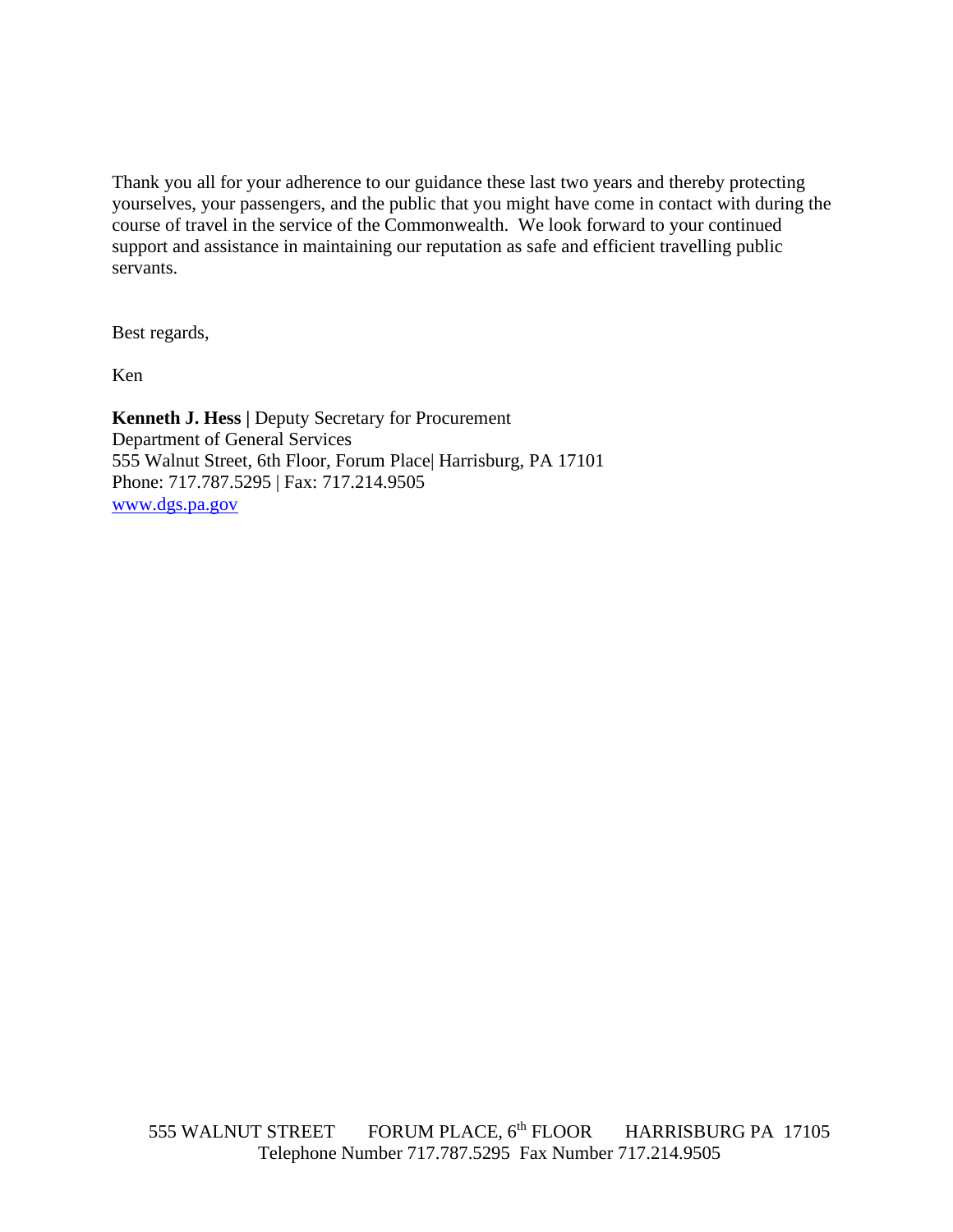

## **COMMONWEALTH OF PENNSYLVANIA OFFICE OF THE GOVERNOR HARRISBURG**

| DATE:        | February 24, 2022                                                                                                         |
|--------------|---------------------------------------------------------------------------------------------------------------------------|
| TO:          | Agency Heads under the Governor's Jurisdiction<br>Deputy Secretaries for Administration under the Governor's Jurisdiction |
| <b>FROM:</b> | Mododaz V. Hocar<br>Nick Soccio, Acting Chief of Staff                                                                    |
| RE:          | Update to International and Domestic Travel Directives                                                                    |

This memo is to replace the COVID-19 travel directive memo published on March 11, 2020. The following directives are effective immediately and until further notice:

- International travel for official Commonwealth business is authorized contingent upon Governor's Office approval.
- All out-of-state travel for official Commonwealth business is authorized contingent upon Governor's Office approval.

Agencies must use the Commonwealth Out-of-State Travel Application (COSTA) to request approval from the Governor's Office prior to making any reservations or incurring any costs related to out-of-state or international travel. The policies above also apply to any non-commonwealth employees traveling on commonwealth business. Any questions on the above policies can be sent to the Governor's Office via email at ra-travelresponses@pa.gov. For more information on traveling on behalf of the Commonwealth please visit the Budget Office's website.